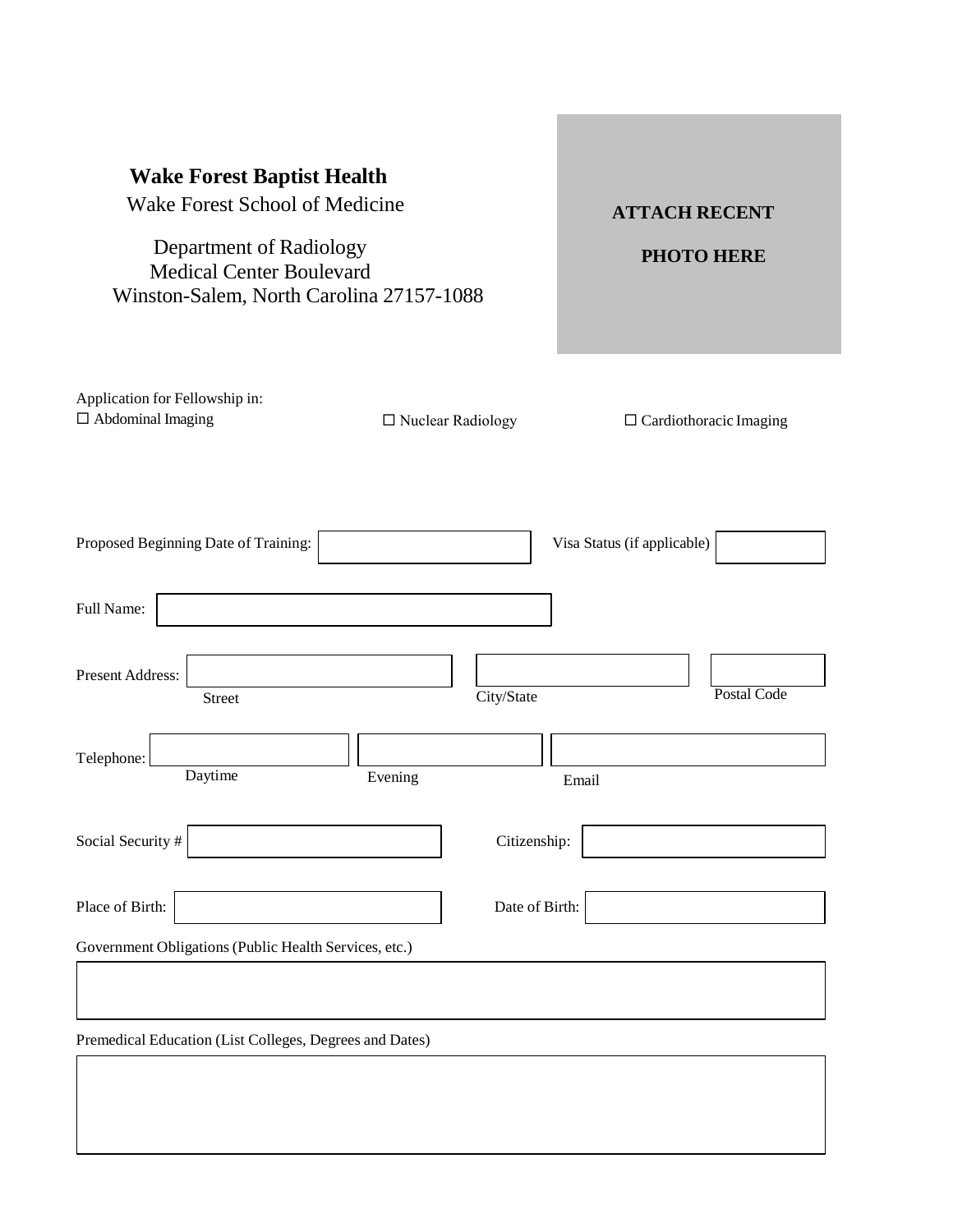Medical School and Dates:

Achievements (Awards, Honorary Societies, etc.):

Post-Doctoral Experience (Internship, Residency, Fellowship, Private Practice and Dates):

Publications:

| Professional plans after fellowship program:                                                                                        |            |                |
|-------------------------------------------------------------------------------------------------------------------------------------|------------|----------------|
| Teaching<br>Private practice<br>Generalist<br>Research                                                                              | Specialist |                |
| States in which you have a full active medical license:                                                                             |            |                |
| If you answer yes to any of the following questions, please give full details on a separate sheet.                                  | Yes        | N <sub>0</sub> |
| 1. Has your license to practice medicine in any jurisdiction ever been limited, suspended, or<br>revoked?                           |            |                |
| 2. Have you ever been refused membership in a hospital medical staff?                                                               |            |                |
| 3. Has your request for any specific clinical privileges ever been denied or granted with stated<br>limitations?                    |            |                |
| 4. Have your privileges at any institution ever been limited, restricted, or revoked?                                               |            |                |
| 5. Has your narcotics registration ever been suspended or revoked?                                                                  |            |                |
| 6. Have you ever been denied membership or renewal thereof, or been subject to disciplinary<br>action, in any medical organization? |            |                |
| 7. Have you been diagnosed with or do you have a medical condition that limits or impairs your<br>ability to practice medicine?     |            |                |
| 8. Have you engaged in the use of any chemical substance(s) that in any way interfered with your<br>abilities to practice medicine? |            |                |